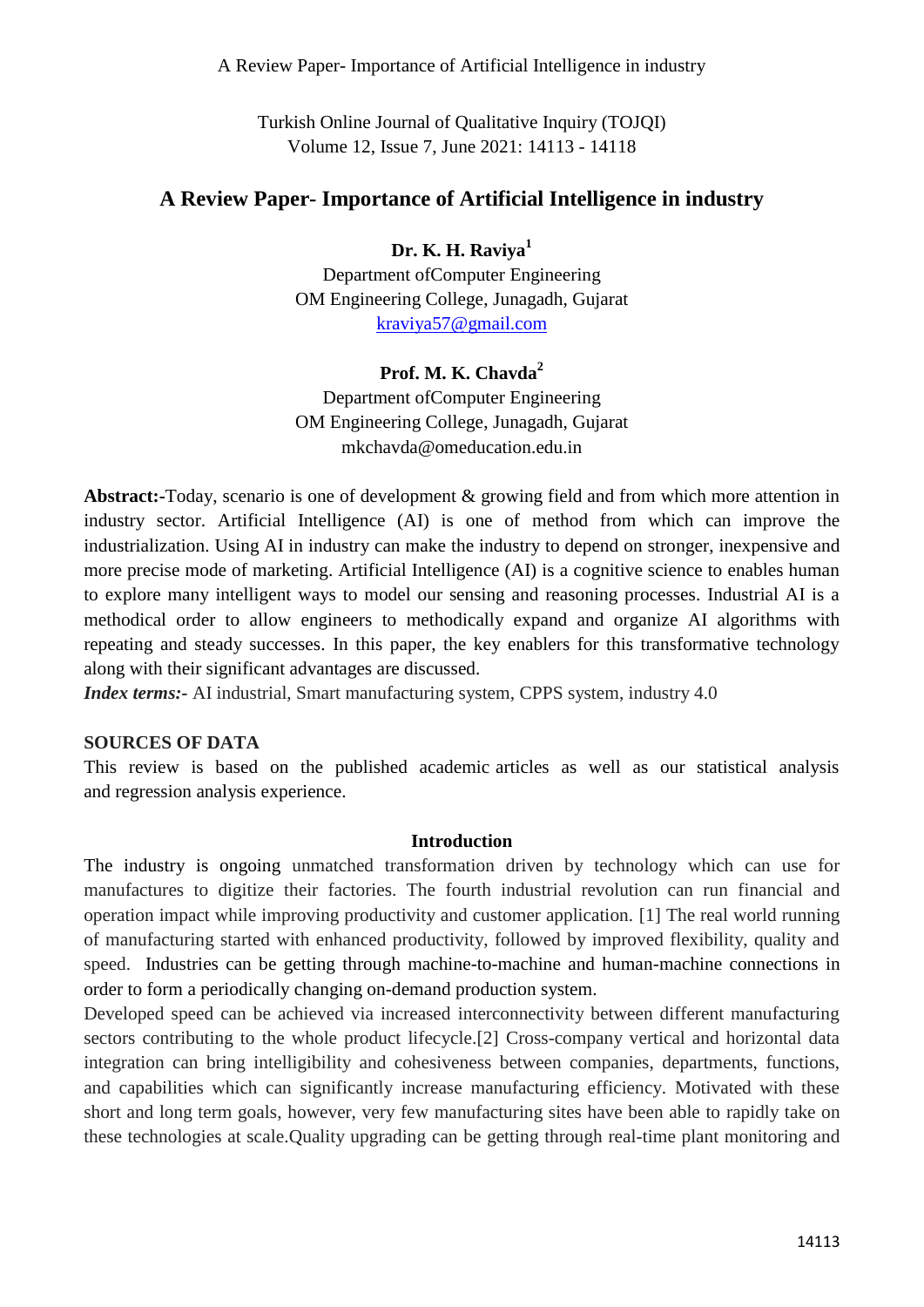just-in-time maintenance. Poverty of manufacturing equipment and tools diminishes product quality and reduces productivity by increasing unintentional downtime.

Manufacturing speed can be getting via increased interconnectivity between different manufacturing sectors contributing to the whole creation lifecycle.<sup>[2]</sup> Add to manufacturing efficiency. However, very few manufacturing sites have been able to quickly adopt these technologies at scale.

### **Advancement of disruptive Manufacturing technologies**

The hasty development of technology has brought about extraordinary trouble to multiple industries. Until that time, technological advancements that would cause a move across entire sectors would only come about once a decade. Some examples of disruptive technologies include – but are not limited to – cloud computing, the internet of things (IoT), independent vehicles and artificial intelligence (AI).[1]

The rising power of disruptive technologies in little area is largely due to the region"s high rate of internet saturation. The area is home to 630 million people and has an internet penetration rate of 53 percent. This is crucial as the internet is middle to the growth and manipulate of these new technologies.



In earlier stages, IoT technologies mostly focused on identifying manufacturing elements, assigning an ID to them and improving their connectivity by using information and communication toolsCloud computing provided a platform for storage, computation, and communication of data generated by IoT devices.[3] Soon companies were offering software, infrastructure, and platforms as services that in return significantly better manufacturers' efficiency and reduced costs, while also eliminating the need for companies to develop their own individual connections infrastructures.

There have been lots of efforts in integrating cyber and physical systems to improve the integrity of data, suppleness, idea, and supervisory control. In this regard, get through five-level Cyber-Physical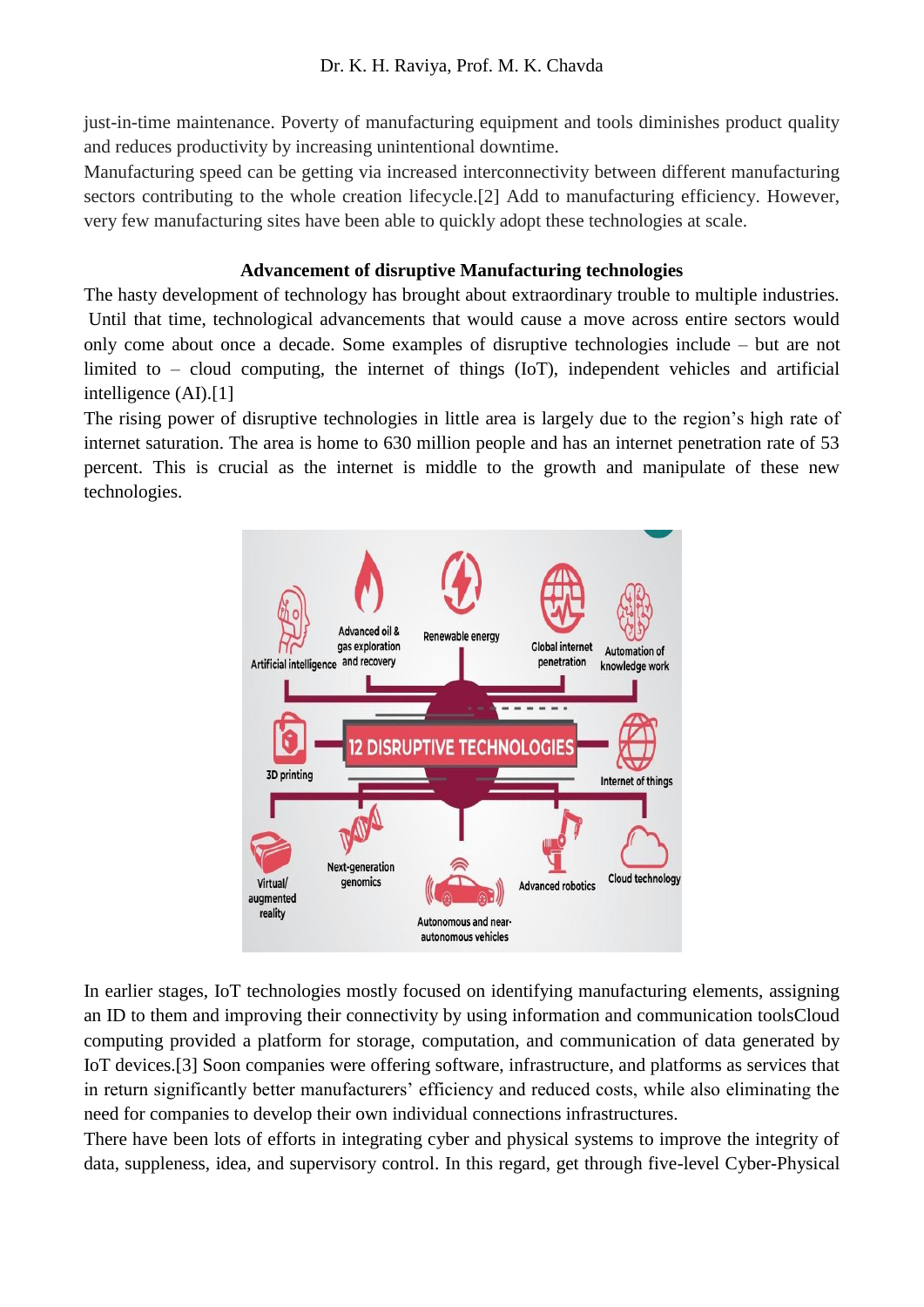Production Systems architecture was proposed in 2015 from the Centre for Intelligence Maintenance Systems (IMS)

Even with the alive disruptive Manufacturing 4.0 technologies, the majority of connected devices in manufacturing are still not able to make decisions without human interference, counting start, organization, monitoring, and feedback. [4-5] Infusing intelligence into these physically connected things can exponentially increase the value that can be generated from them. AI aids the goal of a smart factory; one that would operate with minimal, if any, human interaction.

Industrial AI can grasp smart and flexible industrial systems through four enabling technologies: data technology, analytic technology, platform technology, and operations technology. Supportive technologies like additive manufacturing, enlarged reality, and advanced robotics can be a means for speeding up the movement toward M4.0, as well as an adaptive business model to guarantee steady and reliable progress toward new technology functioning and its short and long-term impacts.

# **AI as a method to smart manufacturing**

The key role of AI tools and techniques in smart manufacturing is a research topic. The AI revolution is beyond its not fancy and many companies have major activity in growth.[6] Today more devices – big and small – deployed on the factory floor are up to with sensors that gather/share large volumes of data and capture a huge number of actions. Manufacturers have started recognizing the strategic importance of big data analytics and therefore data is becoming a key enable for enhancing manufacturing competitiveness.

These huge volumes of data analyzed in real time by leveraging the analytic capabilities of AI can improve decision making and provide enhanced near to business users - whether that"s reducing advantage downtime, improving manufacturing efficiency, automate production, predict demand, optimizing record levels or enhancing risk management.[1] PHM is one of the principal applications for the technology, followed closely by demand forecasting, quality control, and robotics. In the last few years, hundreds of venture-backed start-ups have popped up everywhere that is trying to offer AI-coated magic bullets promising to right awaysupplement enterprise-level nearby or assist companies to appreciate a particular machine, process or problem.



*Fig.2 Evolution of Disruptive Technologies in Manufacturing*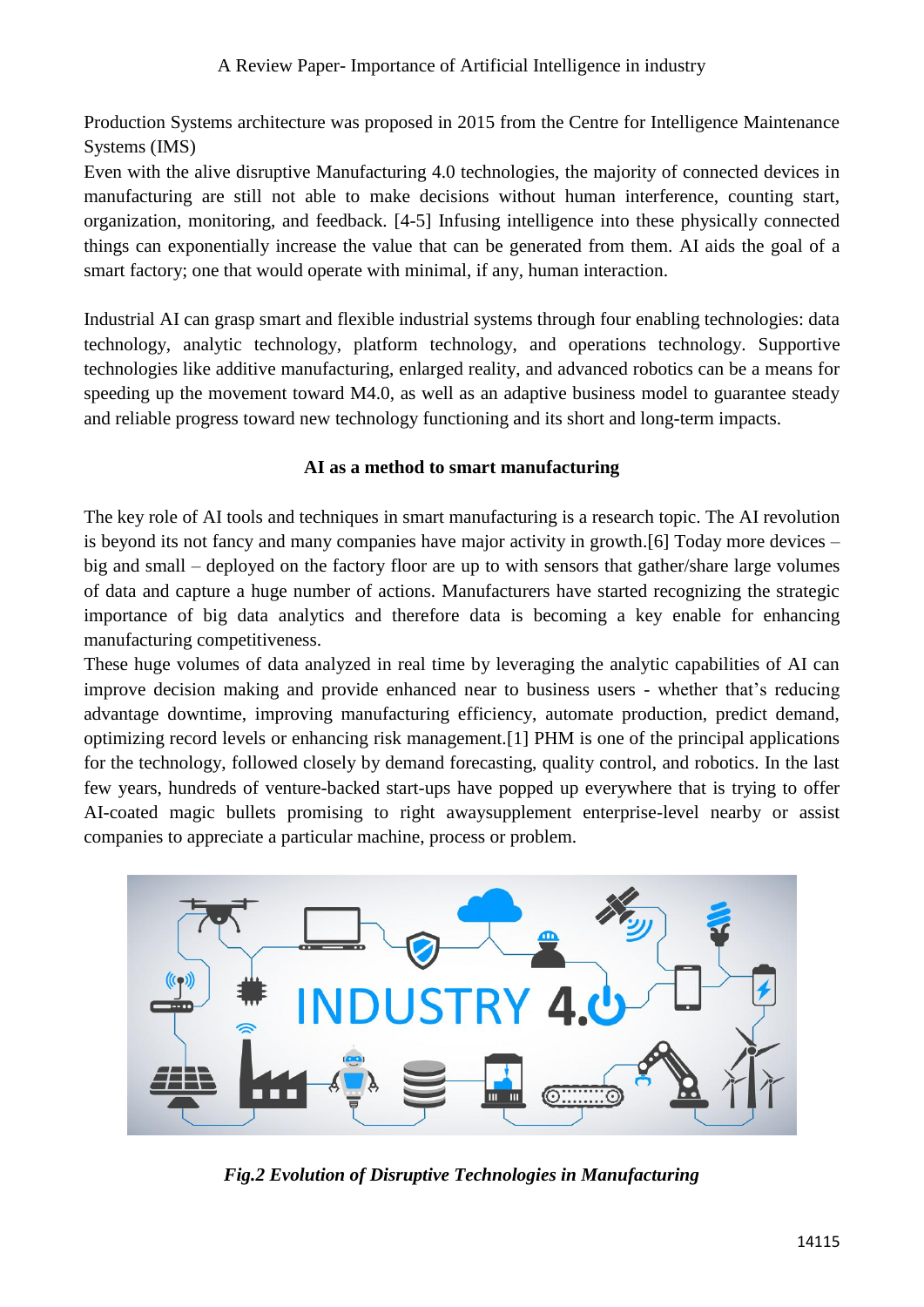#### **Industrial Artificial intelligence authorize as a smart manufacturing**

Companies are in requiring of a methodical arrangement for the functioning of AI in industrial environments. Industrial AI can become conscious smart and elastic industrial systems and allow them to be fault open-minded, on-demand and self-organizing. Industrial AI is defined as "a methodical discipline, which focuses on initial, validating and deploying various machine learning algorithms for industrial applications with sustainable performance." The fundamental concept is the provision of on-demand manufacturing services to end users by optimally coordinating spread manufacturing capital enlarged by AI methodologies. This architecture provides an inclusive stepby-step plan from the initial data collection to the final value creation.



**Fig.3 Cyber-physical production system**

- **(1)Data Technologies**: Data is the recognizable new oil that is fuelling the growth of M4.0. Hence, it"s significant to know that the smart factory is primarily about data or more exactly actionable data that leads to in order, information, and insight.[7] The more data that is analyzed, the smarter the decisions. Prior to the fourth industrial revolution, there was a heavy reliance on manual methods to collect machine data -- incredibly inefficient, highly vulnerable to human error and incapable to provide real-time visibility into operations. With a change in the competitive landscape of manufacturing, automating the data collection process from machines and applications is essential to future success.
- **(2)Analytic Technologies:** Most of companies today have made significant asset in data attainment hardware and sensors, thus capturing and storing huge amounts of process data. But they typically use them only for tracking purposes, not as a basis for improving operations. It is important to know what to do with the collected information. Analytics refers to the application of statistics and other mathematical tools to these data streams to assess and improve practices. Analytics can enable manufacturers to investigate even the minutest of variability in production processes and go beyond lean manufacturing programs such as Six Sigma. It can enable them to segment the production process to the most specific task or activity to identify specific process/components that are underperforming or causing bottleneck.
- **(3)Platform Technologies:** it refers to both hardware or a piece of software that major a role in application enablement in an industrial environment, such as connecting devices, handling data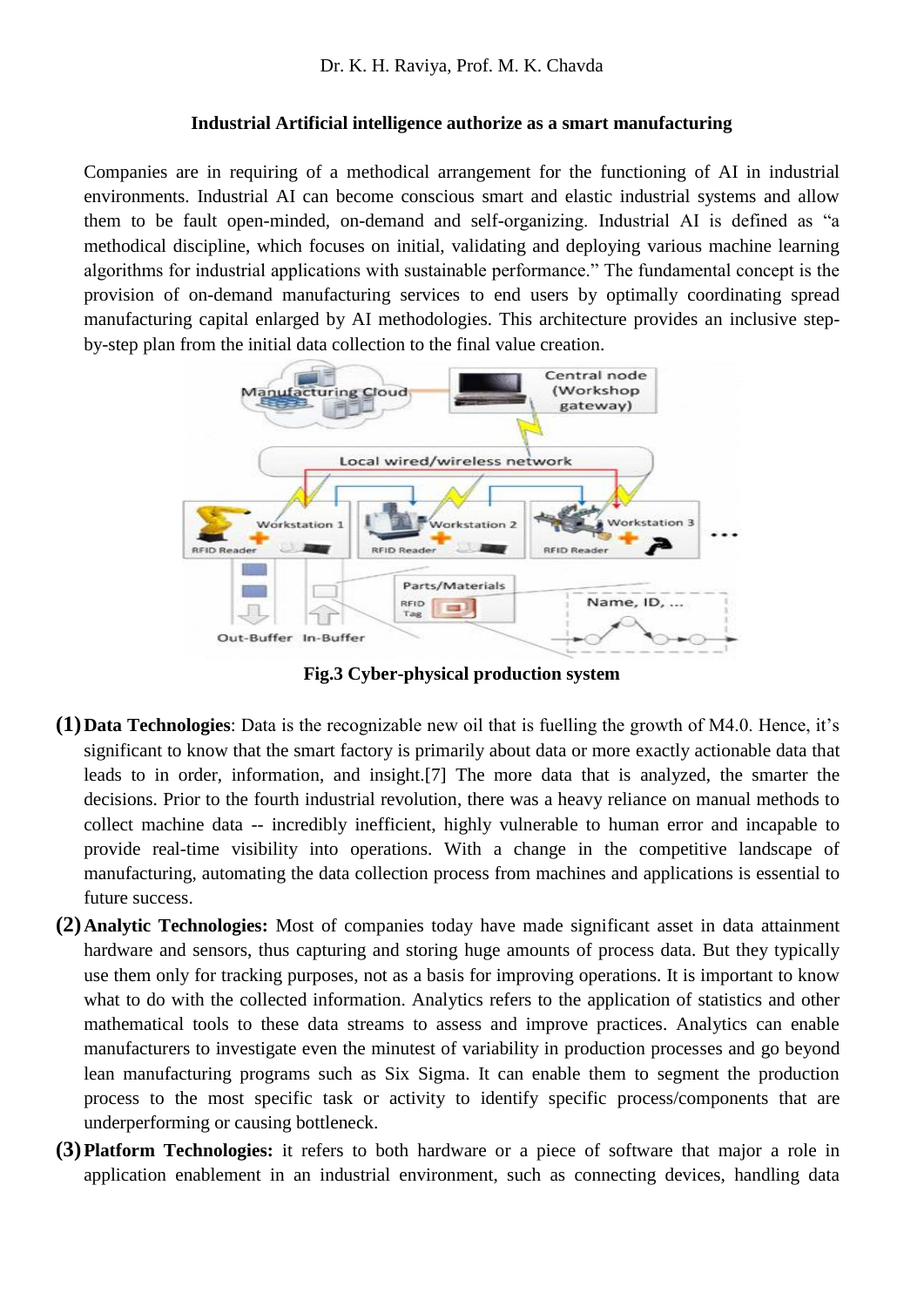(collection/removal then storage ,analysis & visualization) and finally delivering it to the finished applications.[1-2] Platforms take the centre stage in the concept of industrial AI, providing tools and flexibility needed to develop application-centric functions sole to each industry. Platform technologies help in coordinating, integrating, deploying and supporting technology.

**(4)Operations Technologies:** Based on the in order derived from the analytics, operations technology, in combination with the other technologies, aims to achieve venture control and optimization via systems such as product lifecycle management, endeavour resource preparation, manufacturing implementation systems, customer relationship management, and supply chain management. Finally, outcomes of the analytics performed on the collected data can be fed back to the equipment designer for closed loop lifecycle redesign. In addition, supervisory control and feedback to the physical space are managed through the OT level. The advanced OT incorporated in the manufacturing system is used to form a closed loop management system wherein tasks are generated and executed via intelligent agents running in a distributed and autonomous fashion. [8] OT enables characteristics like self-configure, self-adjust, and self-optimize to the manufacturing ecosystem which finally improve flexibility and resilience throughout the whole production system and lead to higher efficiency and economic impact.

# **Conclusion & Future work**

Industrial AI can help in achieving in smart manufacturing: Work Reduction, Waste Reduction, and Worry-Free Manufacturing. "Worry" is an invisible concern with today"s manufacturing systems that could be due to things like product"s bad quality, customer dissatisfaction or business decline. For handling these challenges, advanced AI tools must be utilized through a systematic approach. Work and waste reduction also can be achieved through identifying visible aspects of the problems and addressing their future concerns via the utilization of adaptive AI modules.

AI is going to infuse every job sector in the future. It can create new career paths in the field of Machine learning, Data removal, and analysis, AI software development, program management, and testing. The demand for AI certified professionals will grow along with the developments in AI.[5-6]

### **ACKNOWLEDGEMENTS**

We would like to thank the team of the regression analysis.

# **References:**

- 1. Jay Lee, Jaskaran Singh and Moslem Azamfar,.(2019).Industrial Artificial Intelligence. Research gate publication/33501398.
- 2. Lee, J., Bagheri, B. and Kao, H.A., 2015. A cyber-physical systems architecture for industry 4.0 based manufacturing systems. Manufacturing letters, 3, pp.18-23.
- 3. Leurent, H., Boer, E. D., "Fourth Industrial Revolution Beacons of Technology and Innovation in Manufacturing" White Paper, January 10, 2019.
- 4. Lee J, Azamfar M, Singh J. A Blockchain Enabled Cyber-Physical System Architecture for Industry 4.0 Manufacturing Systems. Manuf Lett 2019. doi:10.1016/j.mfglet.2019.05.003
- 5. Bughin, J., Hazan, E., Manyika, J., &Woetzel, J. (2017). Artificial Intelligence: The Next DigitalFrontier. McKinsey Global Institute.Hoanca, B. and Forrest, E. (2015).ArtificialIntelligence: Marketing's Game Changer - IGI Global